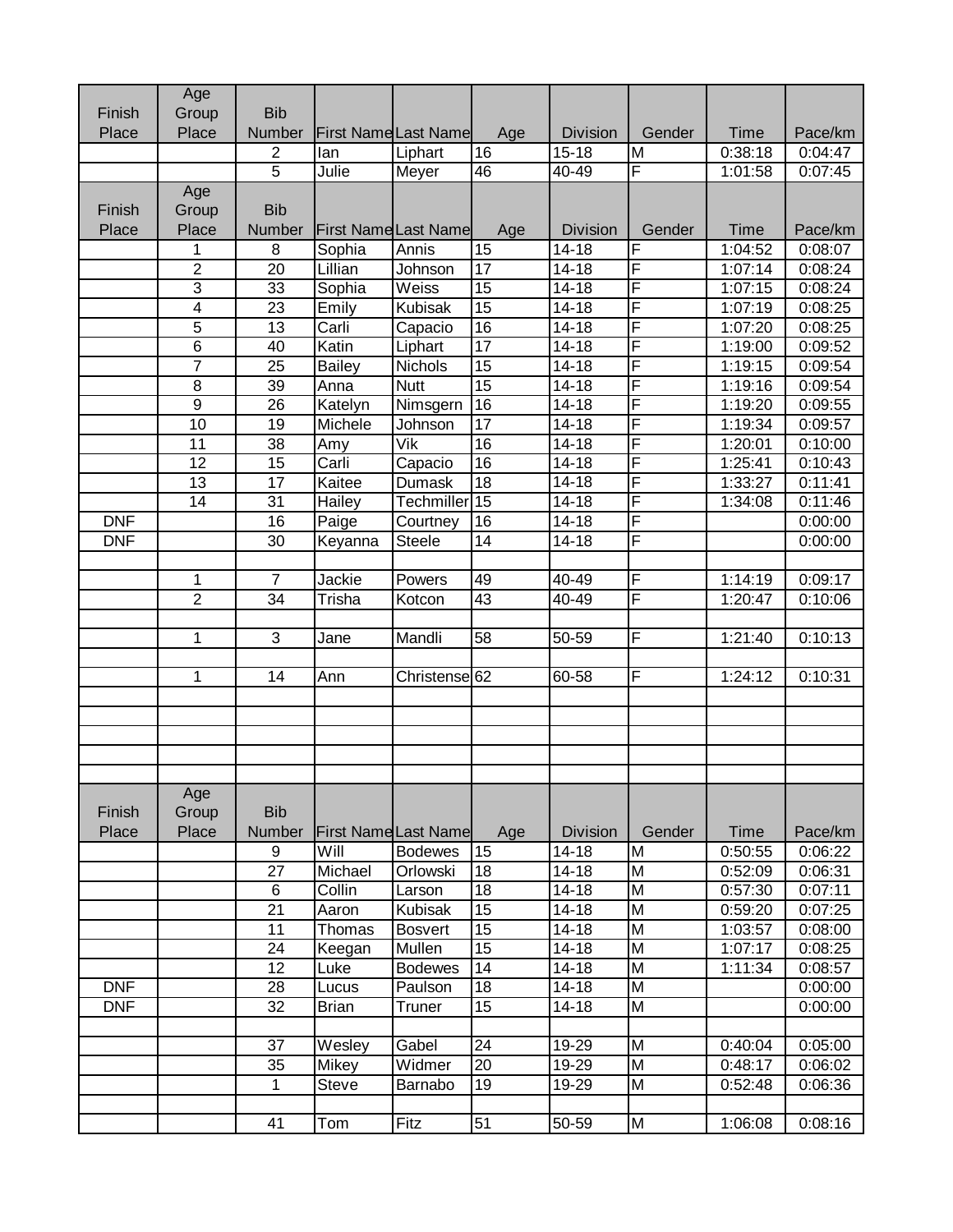|  |    | Grant     | <b>Herman</b> | 59 | 50-59 | M | 1:20:31 | 0:10:04 |
|--|----|-----------|---------------|----|-------|---|---------|---------|
|  | 18 | Robert    | IPolenchecl54 |    | 50-59 | M | 1:20:40 | 0:10:05 |
|  | 36 | Jeff      | Lewis         | 56 | 50-59 | M | 1:29:26 | 0:11:11 |
|  | 29 | $\tau$ ed | Mav           | 60 | 60-69 | M | 1:05:06 | 0:08:08 |
|  | 22 | Dave      | lHariu        | 69 | 60-69 | M | 1:21:04 | 0:10:08 |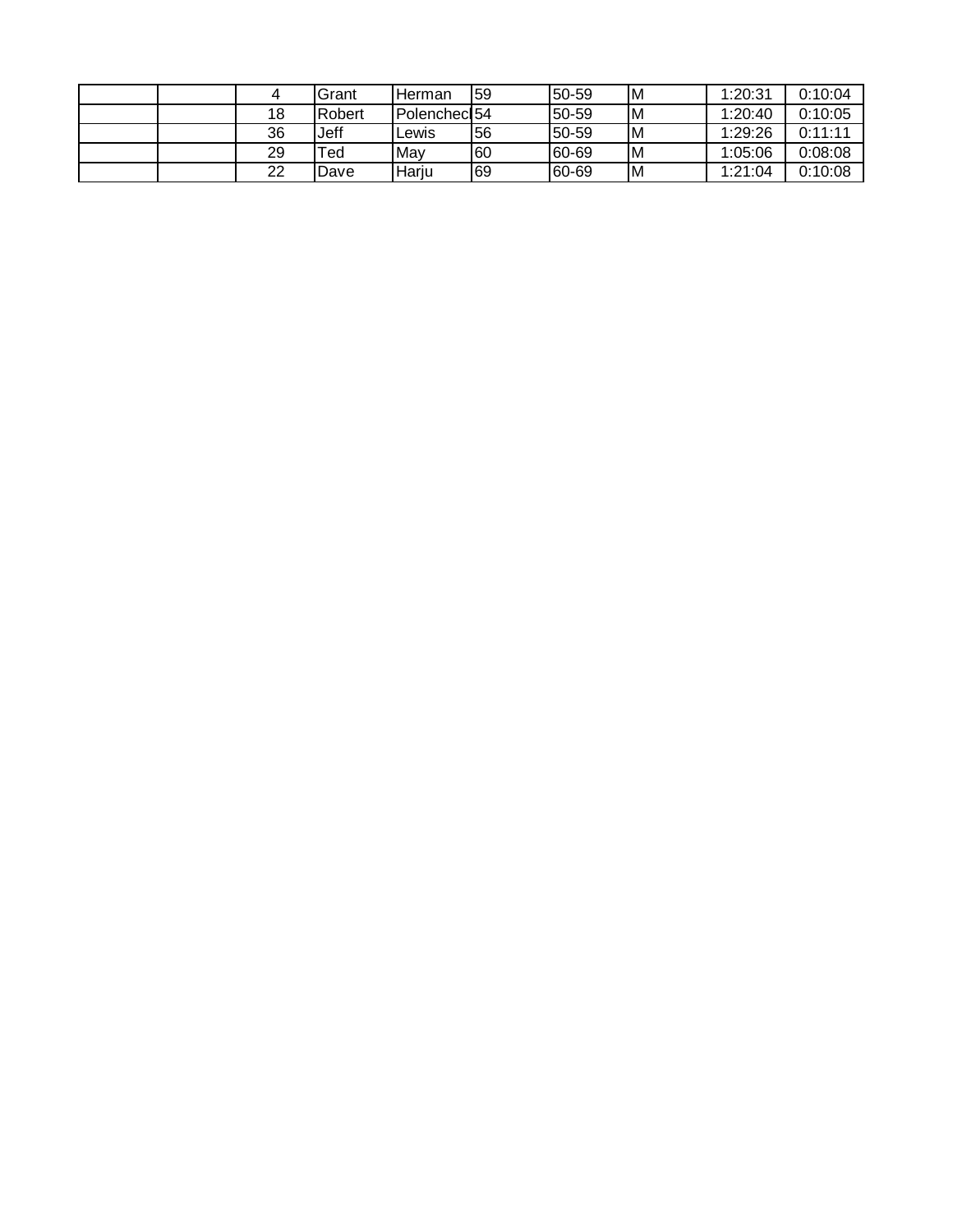#### **Over All Male & Female**

|        | Age    |               |                             |              |     |                 |        |         |         |
|--------|--------|---------------|-----------------------------|--------------|-----|-----------------|--------|---------|---------|
| Finish | Group  | <b>Bib</b>    |                             |              |     |                 |        |         |         |
| Place  | Finish | <b>Number</b> | <b>First Name Last Name</b> |              | Age | <b>Division</b> | Gender | Time    | Pace/km |
|        |        | 108           | $\tau$ om                   | <b>Mever</b> |     | 46 40 - 49      | M      | 0:41:04 | 03:44.0 |
| 11     |        | 115           | Erin                        | <b>Blow</b>  |     | 22 19 - 29      |        | 0:51:44 | 04:42.2 |
|        |        |               |                             |              |     |                 |        |         |         |

# **Female Age Group**

|            | Age    |               |              |                            |     |                 |        |         |         |
|------------|--------|---------------|--------------|----------------------------|-----|-----------------|--------|---------|---------|
| Finish     | Group  | <b>Bib</b>    |              |                            |     |                 |        |         |         |
| Place      | Finish | <b>Number</b> |              | <b>First NameLast Name</b> | Age | <b>Division</b> | Gender | Time    | Pace/km |
| 19         | 1      | 103           | Janna        | Radtke                     |     | 27 19-29        | F      | 0:57:17 | 05:12.5 |
|            |        |               |              |                            |     |                 |        |         |         |
| 14         |        | 120           | Suzann       | Mouw                       |     | 49 40 - 49      | F      | 0:53:45 | 04:53.2 |
|            |        |               |              |                            |     |                 |        |         |         |
| 15         |        | 113           | Debra        | Hultman                    |     | 51 50-59        | F      | 0:53:47 | 04:53.4 |
| 21         | 2      | 123           | Amy          | Hughes                     |     | 50 50-59        | F      | 1:19:56 | 07:16.0 |
| 23         | 3      | 106           | <b>Betty</b> | Swiston                    |     | 52 50-59        | F      | 1:27:56 | 07:59.6 |
|            |        |               |              |                            |     |                 |        |         |         |
| <b>DNF</b> |        | 112           | Anna         | Holevatz                   |     | 18 14 - 18      | F      |         | 00:00.0 |
|            |        |               |              |                            |     |                 |        |         |         |
|            |        |               |              |                            |     |                 |        |         |         |
|            |        |               |              |                            |     |                 |        |         |         |
|            |        |               |              |                            |     |                 |        |         |         |
|            |        |               |              |                            |     |                 |        |         |         |

#### **Male Age Group**

|                | Age    |               |              |                            |     |                 |        |         |         |
|----------------|--------|---------------|--------------|----------------------------|-----|-----------------|--------|---------|---------|
| Finish         | Group  | <b>Bib</b>    |              |                            |     |                 |        |         |         |
| Place          | Finish | <b>Number</b> |              | <b>First NameLast Name</b> | Age | <b>Division</b> | Gender | Time    | Pace/km |
| 4              |        | 111           | Levi         | Illick                     |     | 22 19 - 29      | M      | 0:44:03 | 04:00.3 |
| 16             | 2      | 101           | Carl         | Szyszkoski                 |     | 20 19-29        | M      | 0:54:32 | 04:57.5 |
|                |        |               |              |                            |     |                 |        |         |         |
| $\overline{2}$ | 1      | 116           | Matt         | Edmunds                    |     | 43 40-49        | M      | 0:42:02 | 03:49.3 |
| 3              | 2      | 107           | Bill         | <b>Burke</b>               |     | 42 40-49        | M      | 0:43:01 | 03:54.6 |
| 6              | 3      | 109           | <b>Rick</b>  | Geisen                     |     | 46 40-49        | M      | 0:45:57 | 04:10.6 |
|                |        |               |              |                            |     |                 |        |         |         |
| 5              | 1      | 102           | David        | <b>Harkness</b>            |     | 52 50-59        | M      | 0:45:56 | 04:10.5 |
| 7              | 2      | 104           | <b>Rich</b>  | Scott                      |     | 55 50-59        | M      | 0:47:09 | 04:17.2 |
| 8              | 3      | 118           | Jim          | Washattca                  |     | 54 50-59        | M      | 0:48:23 | 04:23.9 |
| 10             | 4      | 114           | Tim          | Fizgerald                  |     | 52 50-59        | M      | 0:49:31 | 04:30.1 |
| 12             | 5      | 122           | Tom          | <b>Steks</b>               |     | 54 50-59        | M      | 0:53:12 | 04:50.2 |
| 13             | 6      | 105           | Thomas       | Lyneh                      |     | 50 50-59        | M      | 0:53:15 | 04:50.5 |
| 17             | 7      | 110           | Steve        | Marchner                   | 51  | 50-59           | M      | 0:54:41 | 04:58.3 |
| 20             | 8      | 117           | <b>Chris</b> | Lehnert                    |     | 57 50-59        | M      | 0:59:39 | 05:25.4 |
| 22             | 9      | 121           | Joe          | Martell                    |     | 53 50-59        | M      | 1:24:01 | 07:38.3 |
|                |        |               |              |                            |     |                 |        |         |         |
| 9              | 1      | 124           | John         | Mundahl                    | 61  | 60-69           | M      | 0:48:31 | 04:24.6 |
| 18             | 2      | 119           | Robert       | Aaron                      |     | 63 60-69        | M      | 0:57:07 | 05:11.5 |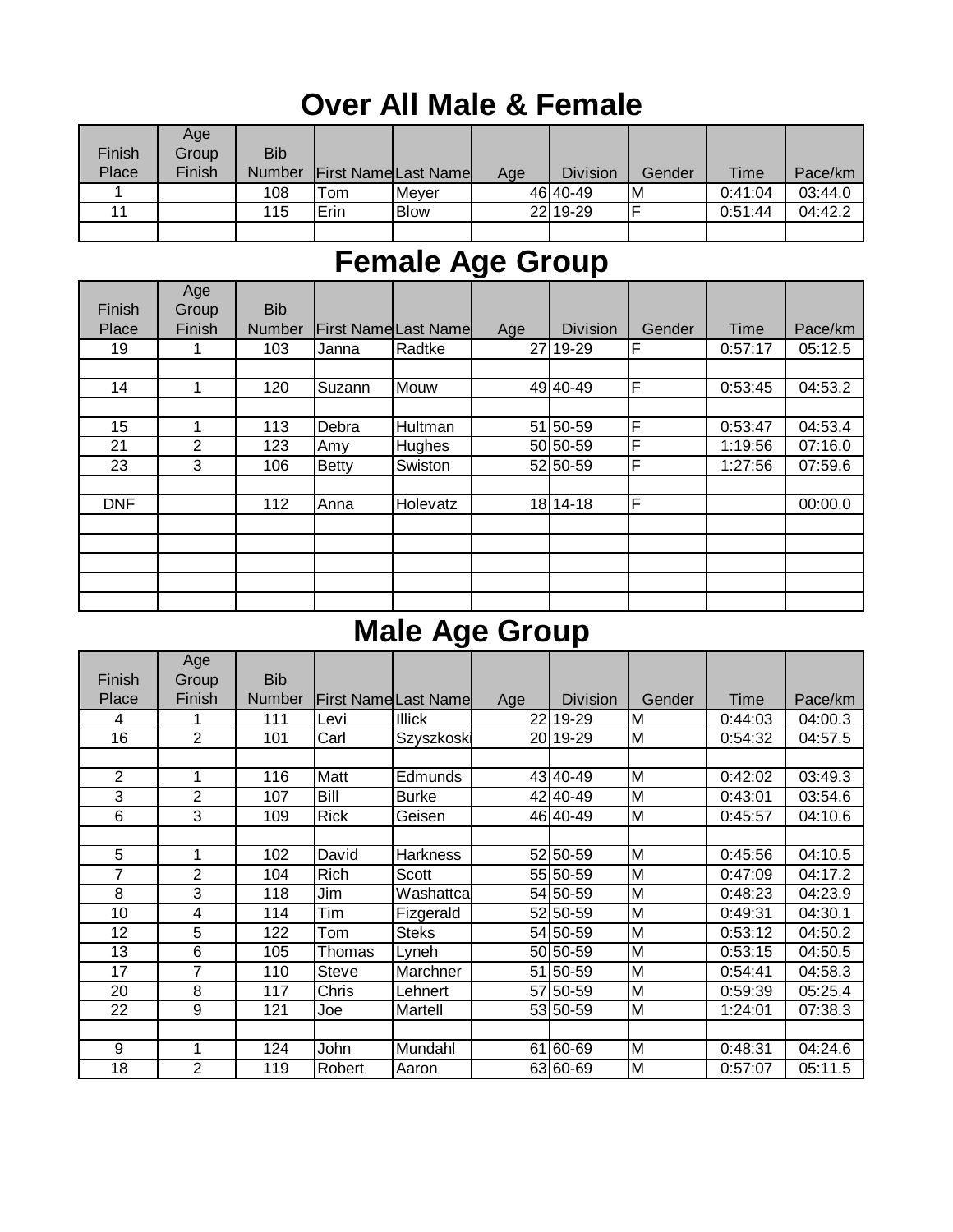|        | Age                     |                |                   |                                |                 |                 |                         |             |         |
|--------|-------------------------|----------------|-------------------|--------------------------------|-----------------|-----------------|-------------------------|-------------|---------|
| Finish | Group                   | <b>Bib</b>     |                   |                                |                 |                 |                         |             |         |
| Place  | Place                   | <b>Number</b>  |                   | <b>First Name Last Name</b>    | Age             | <b>Division</b> | Gender                  | <b>Time</b> | Pace/km |
|        |                         | 23             | Elaine            | Nelson                         | 34              | 30-39           | F                       | 1:25:03     | 0:04:29 |
|        |                         | 15             | Jonathon          | Rulseh                         | $\overline{28}$ | $19 - 29$       | $\overline{M}$          | 1:18:19     | 0:04:07 |
|        | Age                     |                |                   |                                |                 |                 |                         |             |         |
| Finish | Group                   | <b>Bib</b>     |                   |                                |                 |                 |                         |             |         |
| Place  | Place                   | Number         |                   | <b>First Name Last Name</b>    | Age             | <b>Division</b> | Gender                  | <b>Time</b> | Pace/km |
|        | 1                       | 3              | Charlotte         | Gill                           | 18              | $15 - 18$       | F                       | 1:53:41     | 0:05:59 |
|        |                         |                |                   |                                |                 |                 |                         |             |         |
|        | 1                       | 9              | Katie             | Banken                         | 19              | 19-29           | F                       | 1:30:59     | 0:04:47 |
|        | $\overline{2}$          | $\overline{7}$ | <b>Breana</b>     | Holgate                        | $\overline{19}$ | 19-29           | F                       | 1:35:24     | 0:05:01 |
|        | $\overline{3}$          | $\overline{2}$ | Halle             | $\overline{\mathsf{W}}$ eisman | $\overline{19}$ | $19 - 29$       | F                       | 1:35:50     | 0:05:03 |
|        | $\overline{4}$          | 5              | Hannah            | Sandborn                       | $\overline{21}$ | 19-29           | F                       | 1:38:52     | 0:05:12 |
|        | $\overline{5}$          | 4              | Cherisse          | Wolvingtor <sub>19</sub>       |                 | 19-29           | F                       | 1:42:05     | 0:05:22 |
|        | $\overline{6}$          | $\,6$          | Ari               | Benoit                         | 20              | 19-29           | F                       | 1:45:14     | 0:05:32 |
|        | $\overline{7}$          | 8              | Molly             | Manske                         | 20              | 19-29           | F                       | 1:46:31     | 0:05:36 |
|        | 8                       | 27             | Hannah            | Ranci                          | 26              | 19-29           | F                       | 1:49:49     | 0:05:47 |
|        | $\overline{9}$          | 26             | Anna              | <b>DeMers</b>                  | $\overline{28}$ | 19-29           | F                       | 2:07:28     | 0:06:43 |
|        |                         |                |                   |                                |                 |                 |                         |             |         |
| dnf    |                         | 17             | Deborah           | Schwantes 34                   |                 | 30-39           | F                       |             | 0:00:00 |
|        |                         |                |                   |                                |                 |                 |                         |             |         |
|        | 1                       | 25             | Sandra            | Pera                           | 51              | 50-59           | F                       | 1:56:57     | 0:06:09 |
|        |                         |                |                   |                                |                 |                 |                         |             |         |
|        |                         |                |                   |                                |                 |                 |                         |             |         |
|        |                         |                |                   |                                |                 |                 |                         |             |         |
|        |                         |                |                   |                                |                 |                 |                         |             |         |
|        |                         |                |                   |                                |                 |                 |                         |             |         |
|        | Age                     |                |                   |                                |                 |                 |                         |             |         |
| Finish | Group                   | <b>Bib</b>     |                   |                                |                 |                 |                         |             |         |
| Place  | Place                   | <b>Number</b>  |                   | <b>First Name Last Name</b>    | Age             | Division        | Gender                  | <b>Time</b> | Pace/km |
|        | 1                       | 22             | Kyle              | Hellmann                       | 18              | $15 - 18$       | $\overline{M}$          | 1:22:37     | 0:04:21 |
|        |                         |                |                   |                                |                 |                 |                         |             |         |
|        | 1                       | 21             | Geoffrey          | Ash                            | 19              | 19-29           | M                       | 1:34:06     | 0:04:57 |
|        |                         |                |                   |                                |                 |                 |                         |             |         |
|        | 1                       | 24             | Grant             | Nelson                         | 37              | 30-39           | M                       | 1:19:41     | 0:04:12 |
|        | $\overline{2}$          | 20             | Andre             | Watt                           | 31              | 30-39           | M                       | 1:25:40     | 0:04:31 |
|        | 3                       | 19             | Mike              | Weispfenn <sub>34</sub>        |                 | 30-39           | $\overline{\mathsf{M}}$ | 1:37:33     | 0:05:08 |
|        | 4                       | 12             | <b>Travis</b>     | Tulowitzky 33                  |                 | 30-39           | $\overline{\mathsf{M}}$ | 1:55:03     | 0:06:03 |
|        | $\overline{5}$          | 11             | Matt              | <b>Bushman</b>                 | 31              | 30-39           | M                       | 1:55:04     | 0:06:03 |
|        |                         |                |                   |                                |                 |                 |                         |             |         |
|        | 1                       | 14             | Tory              | Kinnunen                       | 46              | 40-49           | M                       | 1:28:45     | 0:04:40 |
|        | $\overline{2}$          | 30             | Craig             | Hughes                         | 46              | 40-49           | M                       | 1:33:59     | 0:04:57 |
|        |                         |                |                   |                                |                 |                 |                         |             |         |
|        | 1                       | 1              | Jan Petter Lovald |                                | 52              | 50-59           | M                       | 1:28:26     | 0:04:39 |
|        | $\sqrt{2}$              | 13             | Terry             | Tansey                         | 56              | 50-59           | $\overline{M}$          | 1:32:00     | 0:04:51 |
|        | $\overline{3}$          | 18             | Dennis            | Kotcon                         | $\overline{51}$ | 50-59           | $\overline{M}$          | 1:42:52     | 0:05:25 |
|        | $\overline{\mathbf{4}}$ | 28             | Neal              | Schroptor                      | 55              | 50-59           | M                       | 1:57:08     | 0:06:10 |
|        |                         |                |                   |                                |                 |                 |                         |             |         |
|        | 1                       | 10             | Michael           | Mandli                         | 61              | 60-69           | M                       | 1:35:40     | 0:05:02 |
|        | $\overline{2}$          | 16             | Donn              | Christense <sup>67</sup>       |                 | 60-69           | $\overline{M}$          | 1:45:47     | 0:05:34 |
|        | $\overline{\omega}$     | 29             | Jim               | Anderson                       | 60              | 60-69           | M                       | 1:55:10     | 0:06:04 |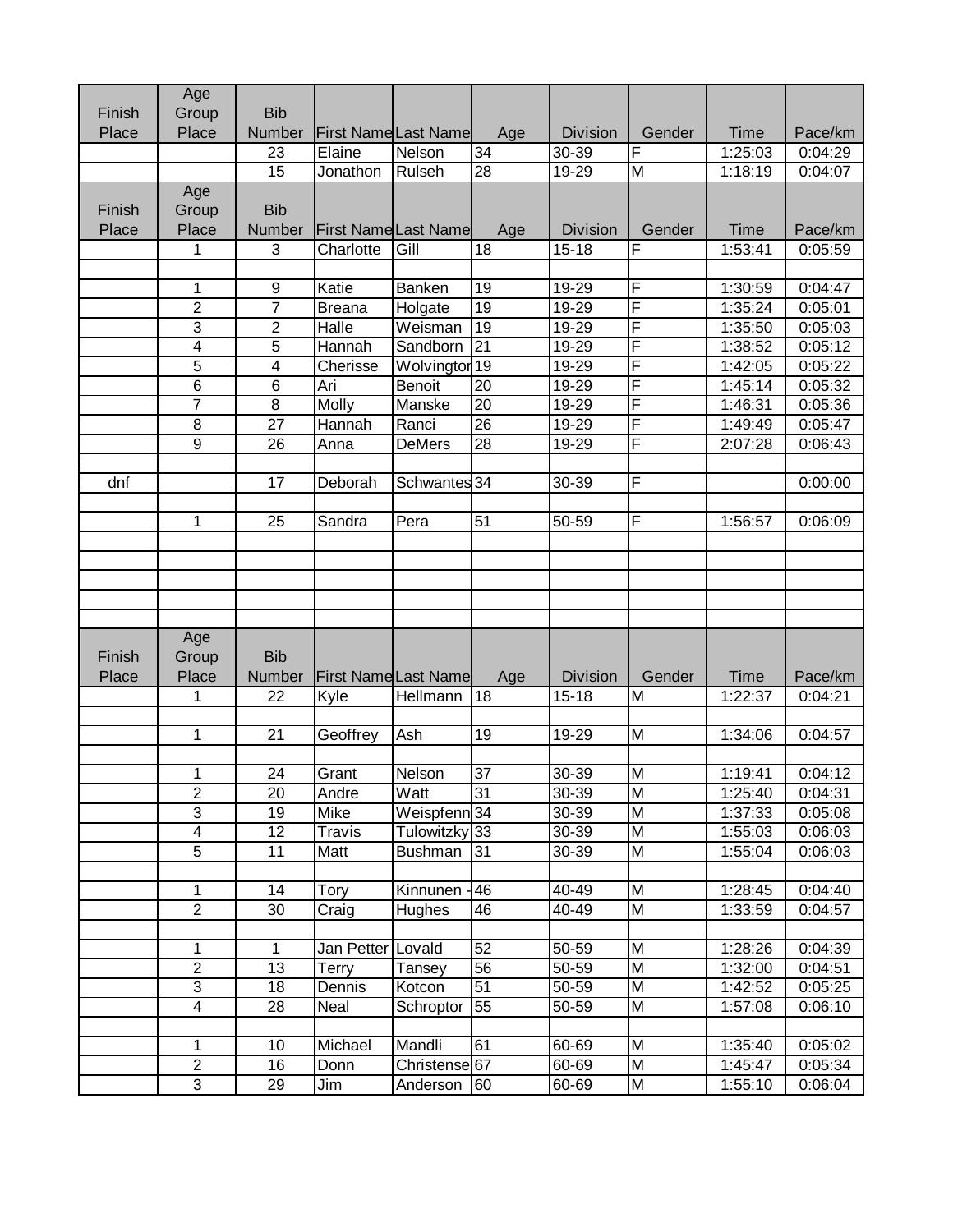## **Ashwabay Summit Results 3.5km**

|       | Over All 3.5 km Male & Female |            |         |                                 |     |           |         |         |  |
|-------|-------------------------------|------------|---------|---------------------------------|-----|-----------|---------|---------|--|
|       | Finish Age Group              | <b>Bib</b> |         |                                 |     |           |         |         |  |
| Place | Finish                        |            |         | Number   First Name   Last Name | Age | Division  | Genderl | Time    |  |
|       |                               | 204        | Liphart | Colin                           | 13  | $13 - 15$ | ΙM      | 0:14:56 |  |
|       |                               | 205        | Alexia  | Abric                           | 13  | $13 - 15$ |         | 0:18:29 |  |

|       |                    |               |                   | <b>Age Group Female 3.5</b> |     |                 |             |         |
|-------|--------------------|---------------|-------------------|-----------------------------|-----|-----------------|-------------|---------|
|       | Finish   Age Group | <b>Bib</b>    |                   |                             |     |                 |             |         |
| Place | Finish             | <b>Number</b> | <b>First Name</b> | Last Name                   | Age | <b>Division</b> | Gender      | Time    |
| 30    |                    | 232           | Catlynn           | <b>Burlek</b>               | 8   | $8 - 9$         | F           | 0:33:30 |
|       |                    |               |                   |                             |     |                 |             |         |
| 19    |                    | 222           | Anna              | Edmunds                     | 12  | $10 - 12$       | F           | 0:22:37 |
| 26    | 2                  | 223           | Lucy              | Campbell                    | 10  | $10 - 12$       | F           | 0:26:17 |
| 33    | 3                  | 231           | Faith             | Pera                        | 10  | $10 - 12$       | $\mathsf F$ | 0:36:59 |
| 35    | 4                  | 225           | Annika            | Lean                        | 11  | $10 - 12$       | F           | 0:45:08 |
|       |                    |               |                   |                             |     |                 |             |         |
| 14    |                    | 226           | Ketzel            | Levens                      | 14  | $13 - 15$       | F           | 0:20:43 |
| 27    | 2                  | 219           | Kelsie            | <b>Shields</b>              | 13  | $13 - 15$       | F           | 0:26:39 |
| 28    | 3                  | 213           | Pooja             | Geisen                      | 13  | $13 - 15$       | F           | 0:27:18 |

|                 |                         |            |                   | <b>Age Group Male 3.5</b> |                 |                      |                         |         |
|-----------------|-------------------------|------------|-------------------|---------------------------|-----------------|----------------------|-------------------------|---------|
| Finish          | Age Group               | <b>Bib</b> |                   |                           |                 |                      |                         |         |
| Place           | Finish                  | Number     | <b>First Name</b> | <b>Last Name</b>          | Age             | <b>Division</b>      | Gender                  | Time    |
| 32              | 1                       | 211        | Jonathan          | <b>Kubik</b>              | 9               | $8 - 9$              | M                       | 0:33:48 |
|                 |                         |            |                   |                           |                 |                      |                         |         |
| 15              | 1                       | 214        | Ryan              | Meeker                    | 11              | $10 - 12$            | M                       | 0:20:45 |
| 16              | $\overline{2}$          | 202        | <b>Bradley</b>    | Kubik                     | 12              | $10 - 12$            | M                       | 0:21:03 |
| 21              | 3                       | 224        | Henry             | Campbell                  | 11              | $10 - 12$            | M                       | 0:22:58 |
| 24              | $\overline{\mathbf{4}}$ | 230        | Mitchel           | Hinson                    | $\overline{12}$ | $10 - 12$            | M                       | 0:23:32 |
| 29              | 5                       | 233        | Steven            | Koehler                   | 12              | $10 - 12$            | M                       | 0:30:53 |
| 31              | 6                       | 236        | Tyler             | Miller                    | 11              | $10 - 12$            | M                       | 0:33:35 |
| $\overline{34}$ | $\overline{7}$          | 234        | Dawson            | Cabe                      | $\overline{11}$ | $10 - 12$            | M                       | 0:39:16 |
|                 |                         |            |                   |                           |                 |                      |                         |         |
| 4               | 1                       | 201        | Eli               | Handcock                  | $\overline{14}$ | $13 - 15$            | $\overline{M}$          | 0:15:15 |
| 6               | $\overline{2}$          | 203        | Matthew           | <b>Kubik</b>              | 14              | $13 - 15$            | $\overline{M}$          | 0:16:46 |
| $\overline{7}$  | 3                       | 227        | Gavin             | Martell                   | 13              | $13 - 15$            | M                       | 0:18:09 |
| 12              | $\overline{4}$          | 207        | Wyatt             | Pajtash                   | 15              | $13 - 15$            | M                       | 0:20:29 |
| 13              | 5                       | 217        | <b>Derek</b>      | Kozak                     | $\overline{13}$ | $13 - 15$            | M                       | 0:20:39 |
| $\overline{17}$ | $\overline{6}$          | 208        | Zach              | Einspanier                | $\overline{13}$ | $13 - 15$            | M                       | 0:21:29 |
| 18              | $\overline{7}$          | 235        | Erik              | VanHorn                   | $\overline{13}$ | $13 - 15$            | $\overline{\mathsf{M}}$ | 0:21:42 |
| 23              | 8                       | 237        | Dalton            | Collins                   | 13              | $13 - 15$            | M                       | 0:23:26 |
| 25              | 9                       | 229        | Ray               | Lewis                     | 14              | $\overline{13} - 15$ | M                       | 0:23:33 |
|                 |                         |            |                   |                           |                 |                      |                         |         |
| $\overline{2}$  | 1                       | 206        | Andrew            | Einspanier                | 16              | $16 - 18$            | M                       | 0:14:59 |
| 3               | $\overline{2}$          | 212        | Kevin             | Geisen                    | $\overline{16}$ | $16 - 18$            | $\overline{M}$          | 0:15:14 |
| $\overline{5}$  | $\overline{3}$          | 221        | Jordan            | Pearce                    | 17              | $16 - 18$            | $\overline{M}$          | 0:16:27 |
| 9               | $\overline{\mathbf{4}}$ | 215        | Cody              | Larson                    | 16              | $16 - 18$            | M                       | 0:19:29 |
| 10              | $\overline{5}$          | 216        | Chad              | Kozak                     | $\overline{16}$ | $\overline{16} - 18$ | $\overline{\mathsf{M}}$ | 0:19:40 |
| 11              | $6\phantom{1}6$         | 218        | Cole              | <b>Stevens</b>            | 17              | $16 - 18$            | M                       | 0:19:44 |
| 20              | 7                       | 228        | Jon               | Lewis                     | $\overline{17}$ | $16 - 18$            | M                       | 0:22:38 |
| 22              | 8                       | 220        | Kevin             | Leonard                   | 16              | $16 - 18$            | M                       | 0:23:23 |